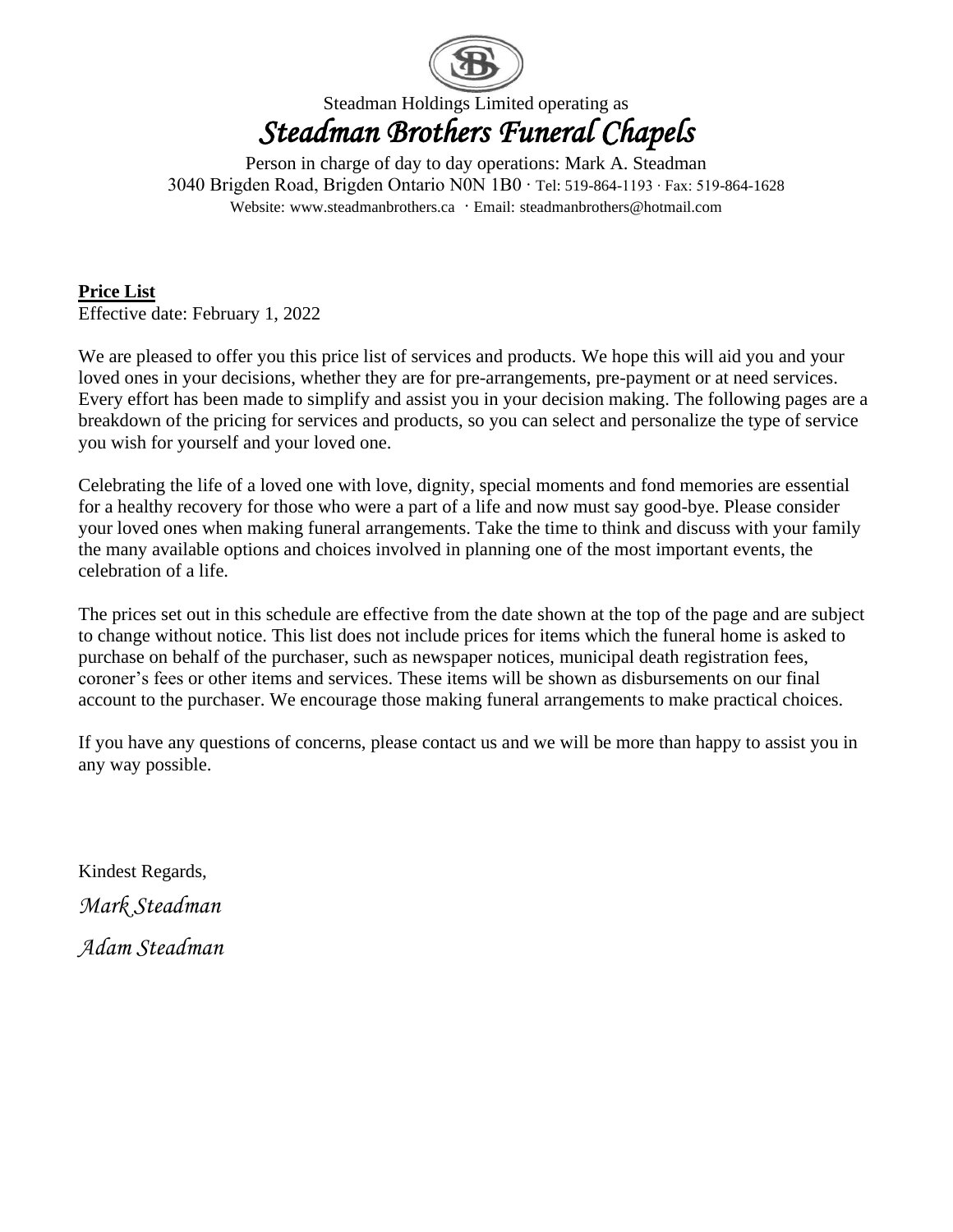| <b>PROFESSIONAL &amp; STAFF SERVICES</b> |  |
|------------------------------------------|--|
|                                          |  |

#### **Basic Professional Fees**

Professional consultation with licensed personnel, including, but not limited to, expert advice on options to meet your needs, including essential services, advising regarding possible government benefits, co-ordinating and directing staff with agents such as hospitals, nursing homes, cemeteries and crematoriums. Includes all necessary paperwork associated with funeral arrangements. A basic professional fee is payable whenever we provide services to you.

### **Co-ordinating Rites and Ceremonies** Co-ordination of all rites and ceremonies, before, during and after they have been provided, including services and supplies provided by us, as well as those provided by third party suppliers. \$ 250.00 **Documentation – permits, forms, etc.** Completion and filing of all documents necessary to carry out the services and supplies requested, including, but not limited to, death registration, burial permit, coroner's certificate for cremation, documentation necessary to ship the body out of the province. Provision of unlimited Proofs of Death issued by Steadman Brothers Funeral Chapels (our proofs of death are usually accepted for most estate settlement purposes, but sometimes a provincial "Death Certificate" will be necessary and is available from the Office of the Registrar General) \$ 250.00 **Transport Remains** • Staff for transportation of the remains from one place to another, for example the hospital to our premises, or from our premises to the cemetery or crematorium using a transfer vehicle, for distances not exceeding 25km. A \$ 125.00

charge applies for each transport request. • Additional staff services charge for removal from a residence, other noninstitutional setting, or for remains in excess of 250lbs, or removals beyond 25kms. \$ 75.00

**Basic Preparation of Remains** (requires Facilities for Preparation/Embalming/Shelter) The preparation of the body for placement into the casket or cremation container. May include bathing, dressing of the body, hair dressing, setting of facial features, cosmetics, sanitation and exterior disinfection of the body. Also charged for identification or viewing of remains without embalming. \$ 175.00

#### **Embalming of remains**

Embalming is the process of replacing blood and bodily fluids with chemical preservatives. It is a process of sanitation, restoration and temporary preservation. Embalming is not legally required, but may be recommended to preserve the body between the time of death and the visitation or disposition of the deceased. Our professional funeral directors will make a recommendation based on the condition of the body and expected service needs. This charge is in addition to Basic Preparation of Remains.

### **Staff Services for Visitation**

Staff to co-ordinate, oversee and direct the visitation (informal gathering) and charged for each period up to approximately 2½ hours.

\$ 225.00

\$ 300.00

\$ 650.00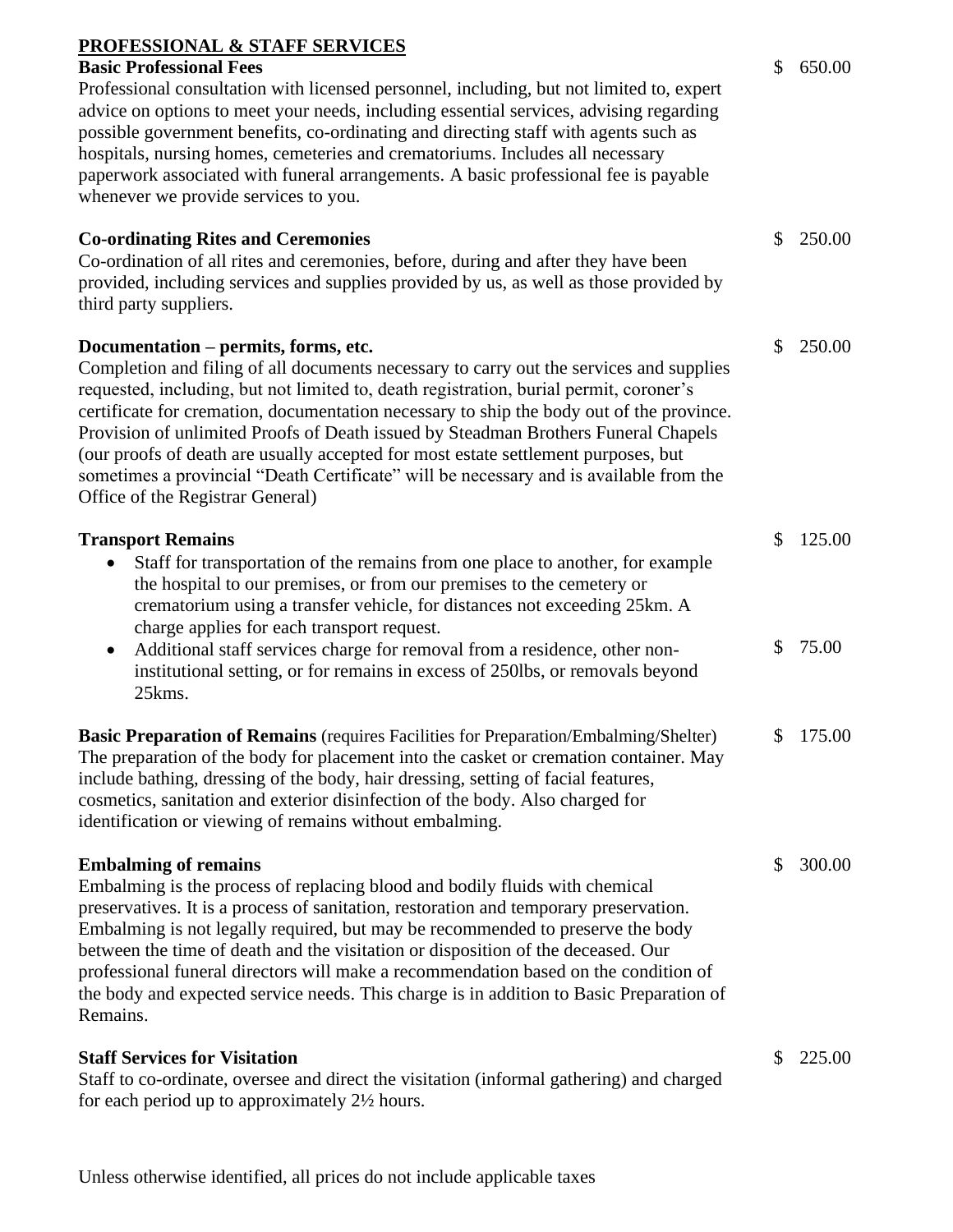| <b>Staff Services for Ceremony</b><br>Staff to co-ordinate, direct and oversea the ceremony or memorial service.                                                                                                                                                                                                                                                        | $\mathbb{S}$ | 300.00     |
|-------------------------------------------------------------------------------------------------------------------------------------------------------------------------------------------------------------------------------------------------------------------------------------------------------------------------------------------------------------------------|--------------|------------|
| <b>FACILITIES</b><br><b>Basic Facilities</b><br>This is a minimum charge made by the funeral home in all cases for the use of our<br>general facilities and common areas including parking areas open to the public, public<br>washrooms, arrangement office, casket display room and other facilities and equipment<br>required to operate as a licensed funeral home. | \$           | 300.00     |
| <b>Facilities for Preparation/Embalming/Shelter</b><br>Facilities used to prepare, embalm and/or shelter the body. This charge applies<br>whenever the body is in our facility for any purpose.                                                                                                                                                                         | S.           | 225.00     |
| <b>Facilities for Visitation</b> (requires Staff Services for Visitation)<br>Designated facilities and equipment used for each visitation period<br>(morning/afternoon/evening/day or any part) up to approximately 2½ hours.                                                                                                                                           | \$           | 225.00     |
| <b>Facilities for Ceremony</b> (requires Staff Services for Ceremony)<br>Charge for designated facilities at our Funeral Home used for each ceremony or<br>memorial service.                                                                                                                                                                                            | \$           | 300.00     |
| <b>VEHICLES</b><br><b>Transport Remains</b><br>Transportation of the remains from one place to another, for example the hospital to<br>our premises, or from our premises to the cemetery or crematorium using a transfer<br>vehicle, for distances not exceeding 25km. A charge applies for each transport request.                                                    | \$           | 125.00     |
| <b>Service Vehicle</b><br>Used by our staff in making arrangements, picking up and filing documentation<br>necessary for our services and any other trip that are necessary in conjunction with the<br>services being performed by us.                                                                                                                                  | \$           | 250.00     |
| <b>Funeral Coach</b><br>Includes the transportation of the deceased from our facility to the place of the<br>ceremony and/or to the place of final disposition.                                                                                                                                                                                                         | \$           | 300.00     |
| <b>Clergy/Lead Vehicle</b><br>Used for transportation of the clergy from our facility to the place of the ceremony<br>and/or to the place of final disposition. Used to lead the funeral procession as a safety<br>precaution.                                                                                                                                          | \$           | 125.00     |
| <b>Mini Funeral Coach</b><br>A smaller version of the funeral coach that can be used for transportation of ashes from<br>our facility to the place of the ceremony and/or to the place of final disposition.                                                                                                                                                            | \$           | 150.00     |
| <b>Transport Remains - Additional Mileage</b><br>Mileage travelled beyond the initial 25km from our facility will be charged at a rate of<br>\$2.00/km for each vehicle. Mileage will be charged one way (ex. From our facility to<br>final destination)                                                                                                                | \$           | $2.00$ /km |

Unless otherwise identified, all applicable taxes will be added to the prices indicated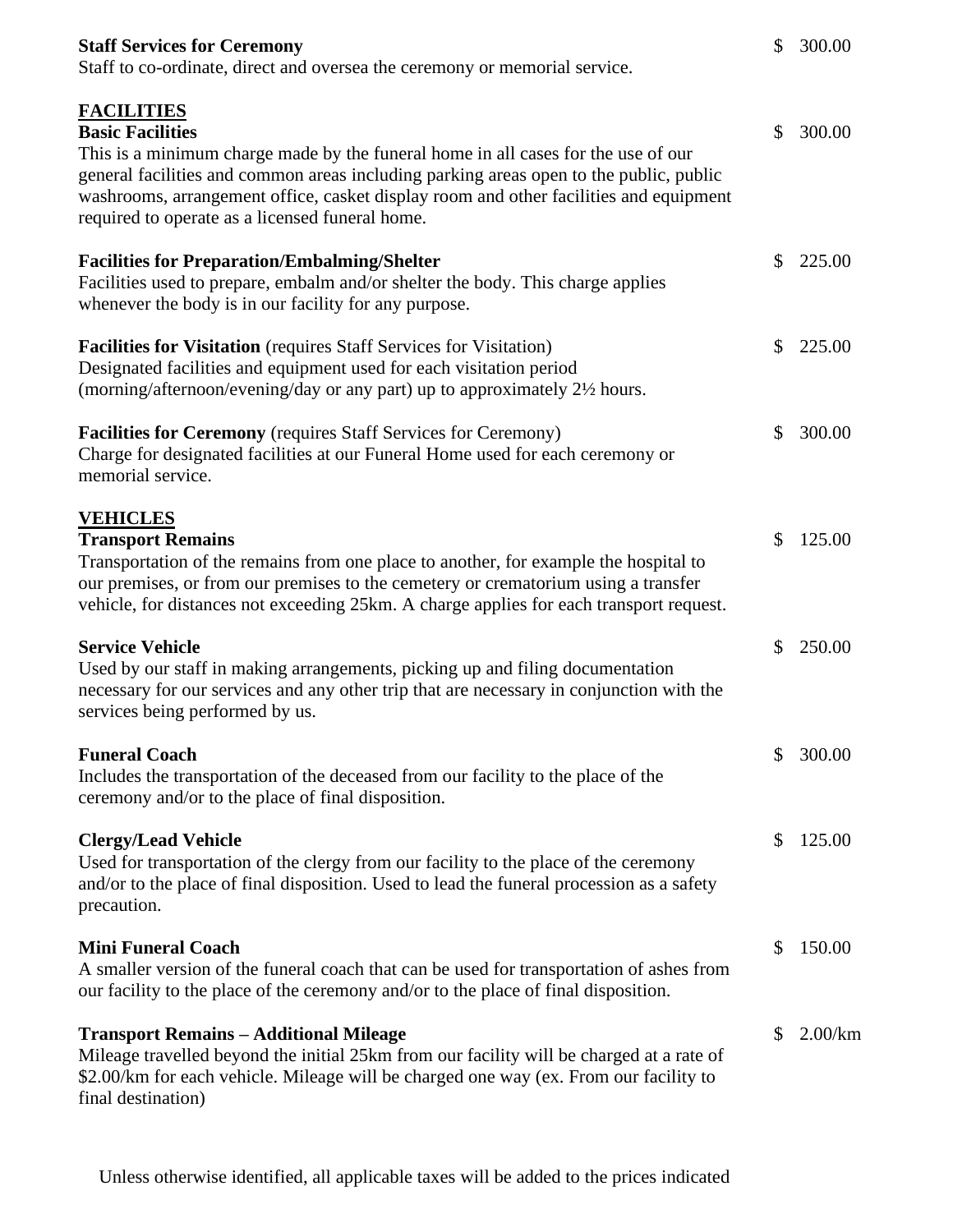| <b>OTHER SERVICES OR SUPPLIES</b>                                                                                                                                                                                                                                                                                                                                                                |          |                 |
|--------------------------------------------------------------------------------------------------------------------------------------------------------------------------------------------------------------------------------------------------------------------------------------------------------------------------------------------------------------------------------------------------|----------|-----------------|
| <b>Tribute Supplies Package (\$440 Value)</b><br>Includes: Register Book (\$65), Thank-you Cards (\$50), Slide-Show & USB (\$100),<br>Memorial Candle (\$25), Memorial Cards (\$200)                                                                                                                                                                                                             | \$       | 390.00          |
| <b>Engraving on Monument</b><br>Includes the standard engraving of the final date (year) of death. Extra charges<br>for names, dates, pictures, etc.                                                                                                                                                                                                                                             | \$       | 250.00          |
| Includes the standard engraving of the full date of death (month, day, year)<br>$\bullet$                                                                                                                                                                                                                                                                                                        | \$       | 275.00          |
| <b>Cemetery Equipment</b>                                                                                                                                                                                                                                                                                                                                                                        |          |                 |
| Includes Cemetery Equipment such as grass and lowering device for casket.                                                                                                                                                                                                                                                                                                                        | \$<br>\$ | 200.00<br>75.00 |
| Includes grass and urn box for burial of ashes graveside.<br>Tent rental for graveside.                                                                                                                                                                                                                                                                                                          | \$       | 150.00          |
| <b>Additional Preparation Of Remains</b><br>May be necessary when embalming autopsy or organ donation cases. Also, in some<br>circumstances, additional restorative efforts beyond those captured in the standard<br>embalming procedure are necessary to enhance the appearance of the deceased. In such<br>cases, the funeral director will discuss the available options and their cost.      | \$       | 100.00          |
| <b>Removal of Pacemaker or Implant</b><br>The removal of a pacemaker or implant will be carried out by a licensed professional.                                                                                                                                                                                                                                                                  | \$       | 100.00          |
| <b>Graveside Service</b><br>Funeral Director to attend graveside burial of remains or cremated remains.<br>$\bullet$<br>Also includes scattering of cremated remains in accordance with Ontario and<br>municipal laws and by-laws on land. Fees for scattering from a plane or boat                                                                                                              | \$       | 200.00          |
| will be in addition to this charge and will be discussed upon request.<br>Funeral Director to attend and perform the ceremony at the graveside burial of<br>$\bullet$<br>remains or cremated remains.                                                                                                                                                                                            | \$       | 75.00           |
| <b>Equipment for Offsite Ceremony/Visitation</b><br>Additional charge if the ceremony or visitation takes place at an off-site location, an<br>equipment charge, set-up, transportation fee and additional staff services charge will<br>apply.                                                                                                                                                  | S        | 250.00          |
| <b>Refundable Deposit for Cremated Remains</b><br>When human remains are to be cremated, a refundable deposit will be required to be<br>paid. If the cremated remains are not claimed within one year of the cremation, the<br>deposit may be used to inter the cremated remains in common ground. If the cremated<br>remains are claimed before they are interred, the deposit will be refunded | S        | 350.00          |
| <b>Refrigeration</b><br>Additional charge (for up to 4 days) for refrigeration for those families who have<br>declined embalming. This helps to slow down the process of decomposition and helps<br>permit identification to occur.                                                                                                                                                              | \$       | $40.00$ /day    |
| <b>Tribute Equipment</b><br>Use of TV/DVD in the funeral home for displaying personal tributes provided by                                                                                                                                                                                                                                                                                       | \$       | 50.00           |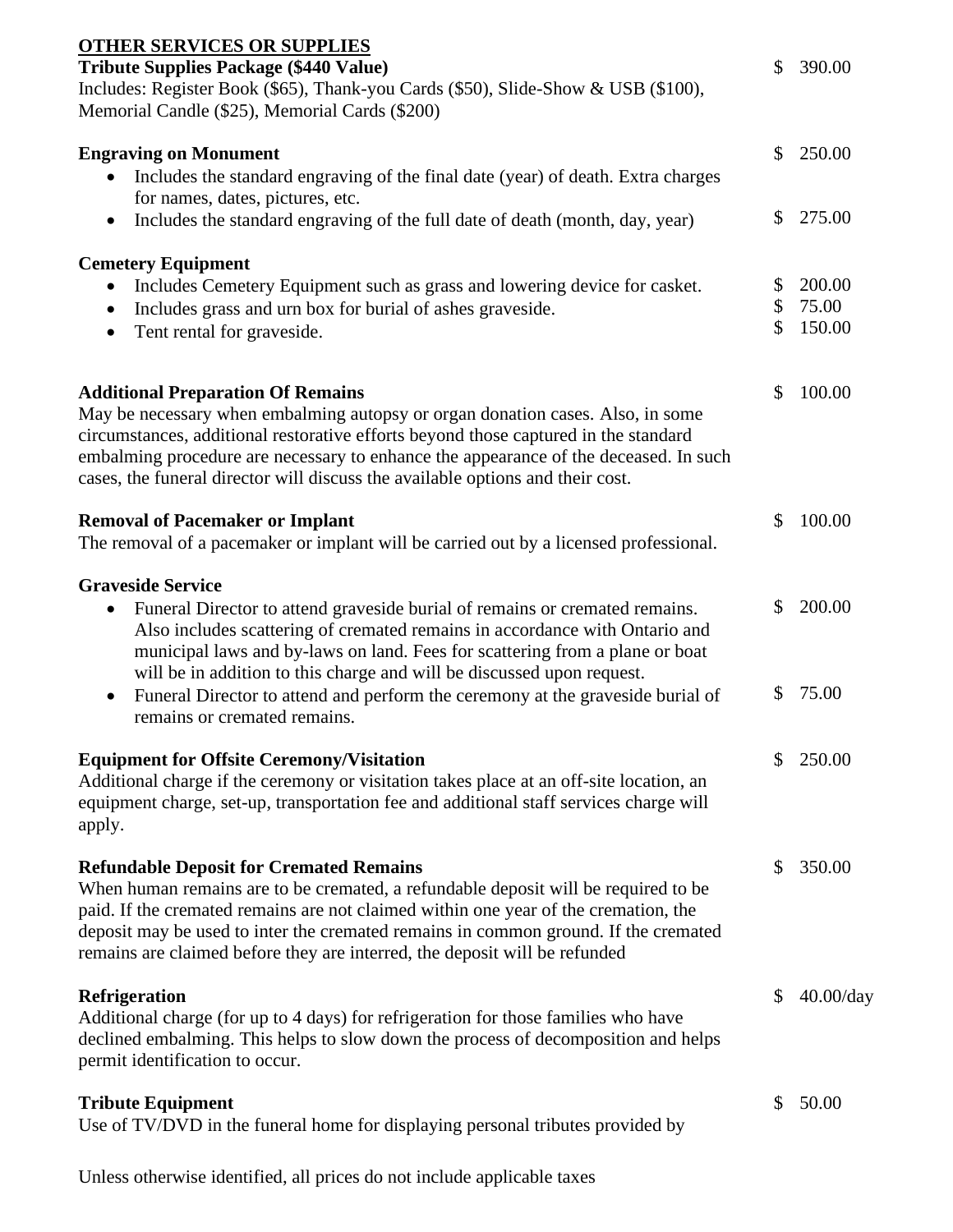someone other than the funeral home.

Digital copy of family photos/slideshow

## **Sign-Up / Zoom**

| Fee for organizing the sign-up for visitation and/or video production for Zoom. |  | \$250.00 |
|---------------------------------------------------------------------------------|--|----------|
| <b>Body Pouch</b>                                                               |  |          |

\$ 25.00

| Used for removals and/or storage of remains |  | \$40.00 |
|---------------------------------------------|--|---------|
|---------------------------------------------|--|---------|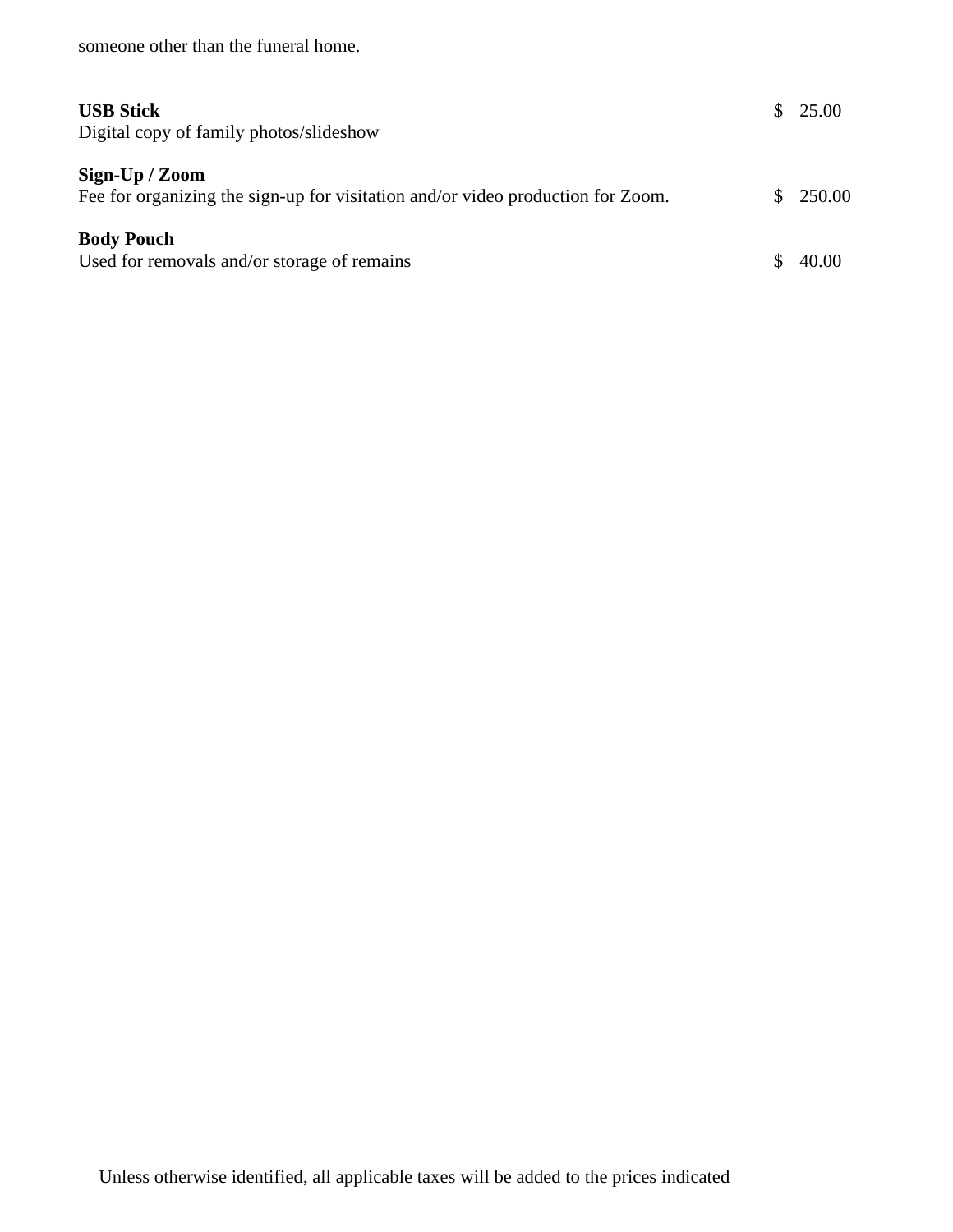# **CASKET SELECTION**

## **Sizes:** Youth – 18"L, 24"L, 32"L, 42"L Adult – approximately 80"L x 30"W x 20"H Oversized – approximately 85"L x 35"W x 25"H

| <b>VICTORIAVILLE CASKETS</b> |                                                            |              |  |
|------------------------------|------------------------------------------------------------|--------------|--|
| Name & Model Number          | <b>Description</b>                                         | <b>Price</b> |  |
| <b>Woodstock PC</b>          | Quality Appalachian Red Oak Construction, Topaz Colour     | \$4,600.00   |  |
| #10-5750-00                  | Treatment, Lustrous Satin Finish, Interchangeable          |              |  |
|                              | "Keepsake" E-Z Fix Corners, Beige Velvet Interior          |              |  |
| Maxima PC                    | Quality Appalachian Red Oak Construction, Fawn Colour      | \$4,200.00   |  |
| #10-5710-10                  | Treatment, Lustrous Satin Finish, Interchangeable          |              |  |
|                              | "Keepsake" E-Z Fix Corners, Fully Lined In Tan Crepe,      |              |  |
|                              | <b>Wood Bar Handles</b>                                    |              |  |
| Fairholme KP                 | Appalachian Red Oak Construction, Shaded Saffron Colour    | \$4,100.00   |  |
| #10-700-30                   | Treatment, Hand-Rubbed High Gloss Finish, Octagon End      |              |  |
|                              | Design, Lined In Blush Pink Crepe, Embroidered Single      |              |  |
|                              | Rose In Back Panel                                         |              |  |
| <b>Barnwood PC</b>           | Solid Oak Construction, Antique Barnwood Finish, Fully     | \$4,000.00   |  |
| WR250-00582                  | Lined Natural Cotton, Brushed Antique Gold Swing Bar       |              |  |
|                              | Hardware                                                   |              |  |
| <b>Bristol PC</b>            | Quality Poplar Construction/Reversible, Confederation      | \$4,000.00   |  |
| #50-5450-00                  | Colour Treatment, Hand-Rubbed High Gloss Finish, Cut-in    |              |  |
|                              | Coil Beading, Fully Lined In Tan Crepe, Brushed            |              |  |
|                              | Copper/Bronze Tone Hardware                                |              |  |
| Homeward PC                  | Veneer Sided Poplar Shell with Solid Poplar Components,    | \$3,900.00   |  |
| #52-5410-00                  | Traditional Titian Colour Treatment, Hand-Rubbed High      |              |  |
|                              | Gloss Finish, Interchangeable "Keepsake" E-Z Fix Corners,  |              |  |
|                              | Tan Crepe Interior                                         |              |  |
| <b>Scotian PC</b>            | Veneer Sided Oak Shell with Solid, Oak Components, Fawn    | \$3,700.00   |  |
| #12-84-08                    | Colour Treatment, High Gloss Finish, Urn Corners, Beige    |              |  |
|                              | Crepe Interior, Wood Bar Handles                           |              |  |
| *224 Essex Champagne PC      | 20 Gauge Steel Accoseal, Champagne Colour Treatment,       | \$3,600.00   |  |
| #A-02-800                    | Acrylic Lustrous Finish, Accoseal Pressure Tested, Fully   |              |  |
|                              | Lined In Tan Crepe, Coordinated Overthrow, Metal Handles   |              |  |
| Montclair PC                 | Quality Appalachian Ash and Veneer Construction, Shaded    | \$3,500.00   |  |
| #32-84-08                    | Fawn Colour Treatment, High Gloss Finish, Carved Corners,  |              |  |
|                              | Fully Lined In Beige Crepe, Wood Bar Handles, Antique      |              |  |
|                              | Gold Tone Bar Hardware                                     |              |  |
| Crofton KP                   | Veneer Sided Oak Shell with Solid Oak Components. Fawn     | \$3,400.00   |  |
| #12-70-30                    | Colour Treatment, Lustrous Satin Finish, Plain Wood        |              |  |
|                              | Corners, Light Eggshell Satin Interior                     |              |  |
| Digby PC                     | Quality Appalachian Ash and Veneer Construction, Saffron   | \$3,200.00   |  |
| #32-62-12                    | Colour Treatment, Gloss Finish, Simplistic Wooden          |              |  |
|                              | Corners, Beige Crepe Interior, Wood Bar Handles, Bronze    |              |  |
|                              | Tone Swing Bar Hardware                                    |              |  |
| Berry PC                     | Quality Appalachian Ash and Veneer Construction, Fawn      | \$2,900.00   |  |
| #32-62-13                    | Colour Treatment, Gloss Finish, Lined in Beige Crepe, Gold |              |  |
|                              | <b>Stationary Bar</b>                                      |              |  |
| <b>Brunswick PC</b>          | Quality Appalachian Ash and Veneer Construction, Flax      | \$2,800.00   |  |
| #32-6610-00                  | Colour Treatment, Gloss Finish, Simplistic Wooden          |              |  |
|                              | Corners, Lined in Beige Crepe                              |              |  |
| <b>Austin PC</b>             | Quality Poplar and Veneer Construction, Shaded Light       | \$2,700.00   |  |
| #52-34-02                    | Titian Colour Treatment, Lustrous Satin Finish, Lined in   |              |  |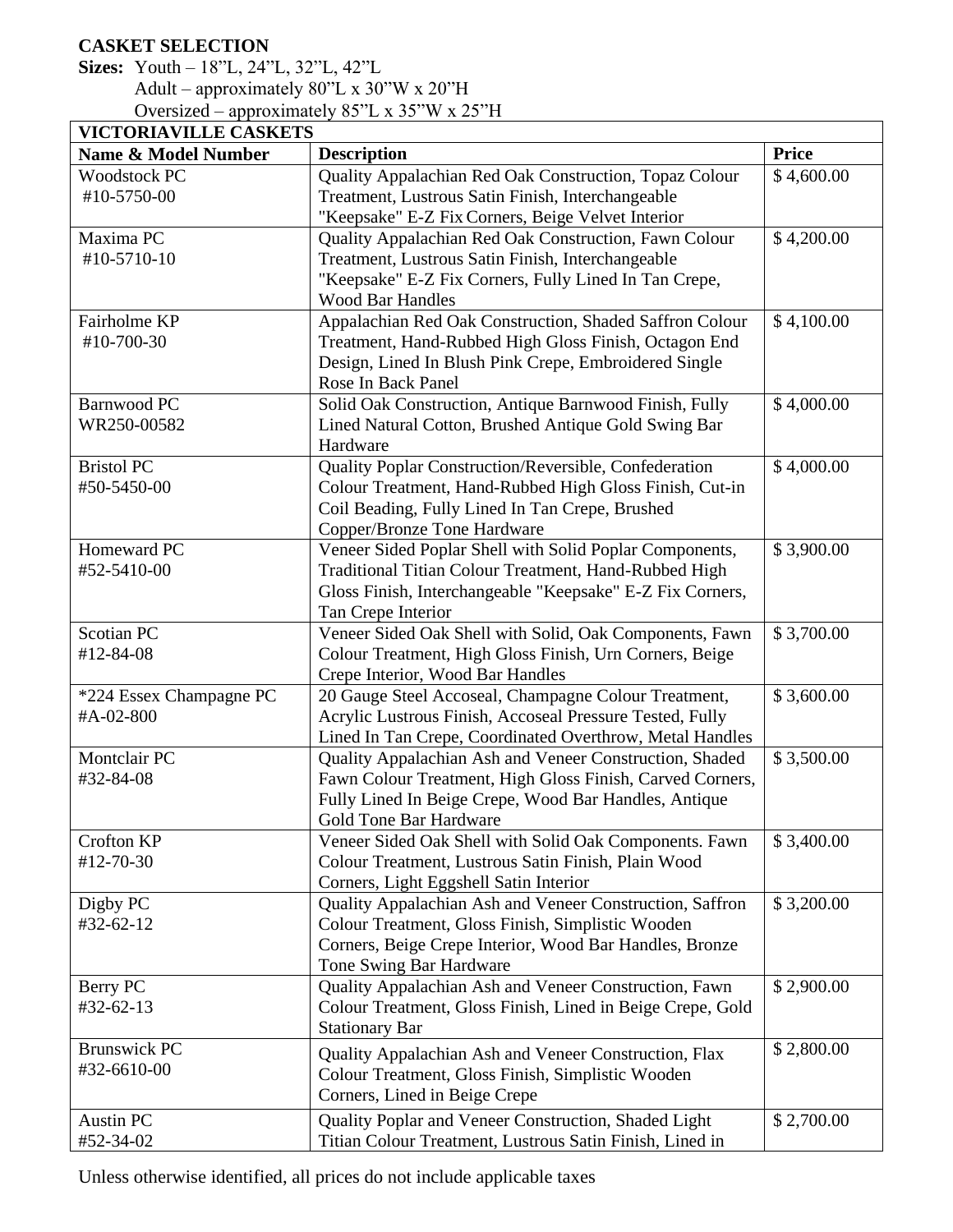| Beige Crepe, Gold Stationary Bar Hardware |                                                             |              |
|-------------------------------------------|-------------------------------------------------------------|--------------|
|                                           |                                                             |              |
|                                           |                                                             |              |
| Winfield PC                               | Veneer Sided Poplar Shell with Solid Poplar Components,     | \$2,600.00   |
| #52-5430-20                               | Lustrous Satin Finish, Snap-in Dish Interior, Fully Lined   |              |
|                                           | In Tan Crepe, Wood Bar Carriers                             |              |
| Melrose PC                                | Poplar and Veneer Construction, Light Titian Colour         | \$2,500.00   |
| WR252-41308                               | Treatment, Satin Finish, White Crepe Interior, Simplistic   |              |
|                                           | Wooden Corners, Bronze Tone Swing Bar Hardware and          |              |
|                                           | Handles                                                     |              |
| Alfred PC                                 | Veneer Sided Poplar Shell with Solid Poplar Components,     | \$2,200.00   |
| #52-417-102                               | Titian Colour Treatment, Satin Finish, Cut-in Grooves,      |              |
|                                           | Lined in Beige Crepe, Metal Lug and Swing Bar Hardware      |              |
| Puma <sub>PC</sub>                        | Solid Poplar and Veneer Components, Satin Finish, Rustic    | \$1,800.00   |
| #52-652-00                                | Brown Colour Treatment, Satin Finish, Lined in Beige        |              |
|                                           | Crepe, Wood Bar Carriers,                                   |              |
| Wildwood Alder PC                         | Simplistic Shell Design with Base Moulding, Cremation       | \$1,500.00   |
| #M-25A-6D                                 | Oriented Product, Semi-Raised Flat Top, Alder Woodgrain     |              |
|                                           | Exterior Finish, Lined in Beige Crepe Interior, Fixed Solid |              |
|                                           | <b>Wood Bar Carriers</b>                                    |              |
| Diamond PC                                | Quality Solid Poplar Construction, Natural Finish, Casket   | \$1,300.00   |
| #51-497-01                                | Body 100% Wood, Dowelled Assembly, Raised Flat Top          |              |
|                                           | White Crepe Interior, Wood Bar Carriers                     |              |
| Winston -100PC                            | Cloth Covered Casket, Blue Figured, White Silk Interior,    | \$1,200.00   |
| #90-452-01                                | <b>Metal Handles</b>                                        |              |
| $Hampton - 15LP$                          | Cloth Covered Casket, Gray Plain, White Silk Interior,      | \$<br>950.00 |
| #90-901-92                                | <b>Wood Carriers</b>                                        |              |
| Glenbar LP                                | Solid Select Wood Construction, Cremation Oriented          | \$<br>535.00 |
| #80-5070-92                               | Product, Natural Finish, Basic White Crepe Interior, Wood   |              |
|                                           | Bar Carriers, More Than 99% Combustible Materials           |              |
|                                           |                                                             |              |
| <b>STEADMAN BROTHERS</b>                  |                                                             |              |
| <b>Name &amp; Model Number</b>            | <b>Description</b>                                          | <b>Price</b> |
| <b>Basic Wooden Container</b>             | Plywood Construction, No Interior, For Basic Cremations     | \$<br>385.00 |
|                                           |                                                             |              |

\* identifies which caskets are NOT suitable for cremation.

## **URN SELECTION**

**Sizes:** All urns are suitable for 1 set of ashes unless otherwise specified

| <b>BÉGIN URNS</b>             |                                                      |              |
|-------------------------------|------------------------------------------------------|--------------|
| Name & Model Number           | <b>Description</b>                                   | <b>Price</b> |
| Dyed Maple Wood Urn #970406   | Solid Maple, vertical walnut, 6.5"x7.5"x8.75" 230 cu | \$425.00     |
|                               |                                                      |              |
| <b>COMMEMORATE GROUP INC.</b> |                                                      |              |
| Name & Model Number           | <b>Description</b>                                   | <b>Price</b> |
| <b>Black Odyssey A231</b>     | Solid Brass, Etched, 10"x6.5"x6.5"                   | \$395.00     |
| Black Odyssey Keepsake K231   | Solid Brass, Etched, 3"x2"x2"                        | \$100.00     |
| Federal Oak A2050             | Solid Oak Rectangle, 7"x7.5"x12"                     | \$395.00     |
| Floral Etched A124            | Solid Brass, Etched, 10"x5.5"x5.5"                   | \$425.00     |
| Floral Etched Keepsake K124   | Solid Brass, Etched, 3.3"x2"x2"                      | \$100.00     |

Unless otherwise identified, all applicable taxes will be added to the prices indicated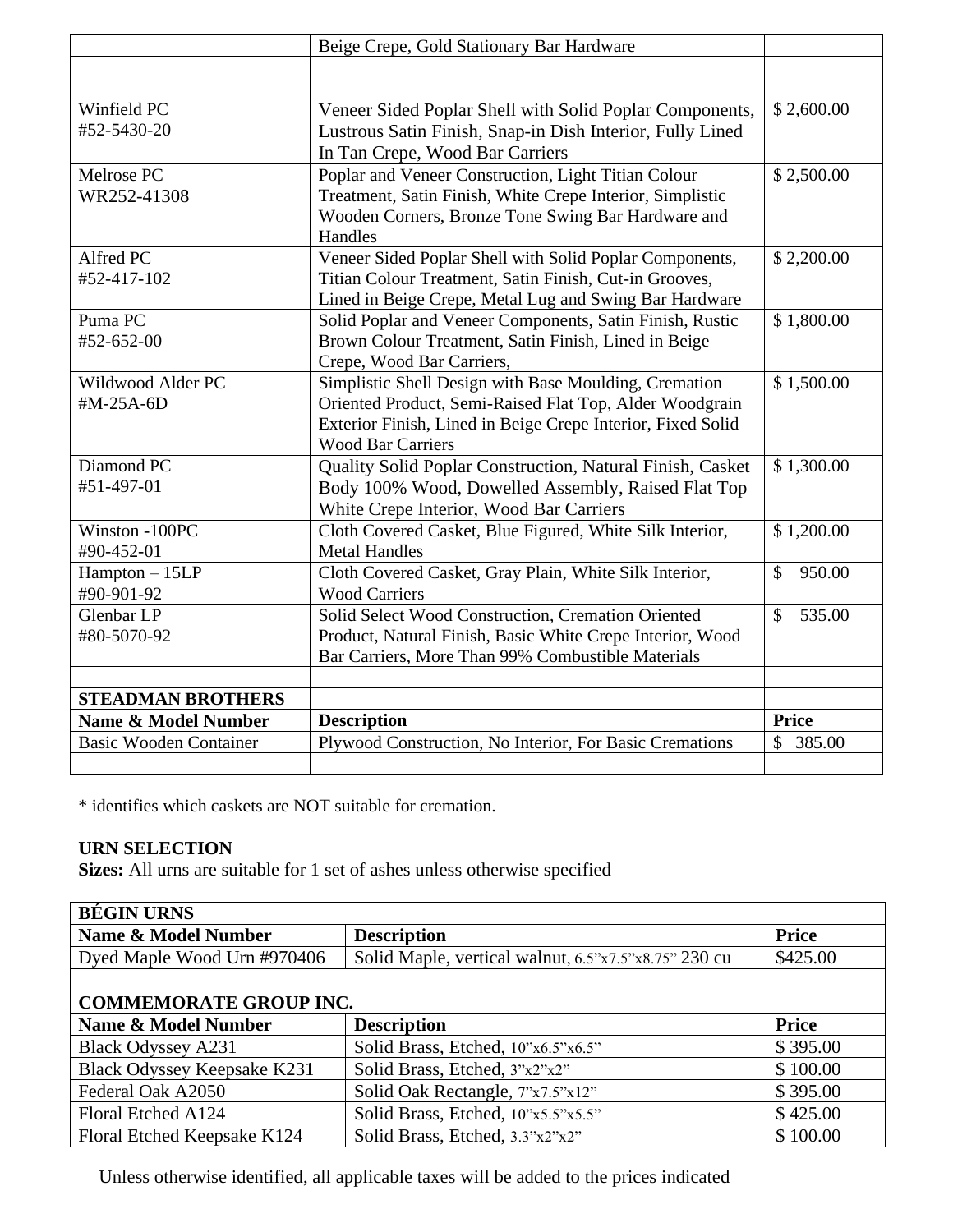|                                      | Solid Brass, Etched, 10" x6"x6"                                                                              | \$475.00             |
|--------------------------------------|--------------------------------------------------------------------------------------------------------------|----------------------|
| Returning Home Keepsake K501         | Solid Brass, Etched, 3.3"x1.5"x1.5"                                                                          | \$100.00             |
| Returning Home Tea Light T501        | Solid Brass, Etched, 5" high, 20 Cubic Inch                                                                  | \$150.00             |
| Soaring Doves Keepsake Heartk632     | Solid Brass, Etched, 3", 2.5 Cubic Inch                                                                      | \$125.00             |
| <b>Infinity Pewter A210</b>          | Solid Brass, Etched, 10"x5.5"x5.5"                                                                           | \$330.00             |
| <b>Infinity Pewter Keepsake K210</b> | Solid Brass, Etched, 3"x1.5"x1.5"                                                                            | \$100.00             |
| Monarch Jali A250                    | Solid Brass, Etched, 11" x7"x7"                                                                              | \$535.00             |
| Monarch Jali Keepsake K250           | Solid Brass, Etched, 3.3" x1.75"x1.75"                                                                       | \$100.00             |
| Monarch Jali Keepsake Heart H250     | Solid Brass, Etched, 3", 2.5 Cubic Inch                                                                      | \$125.00             |
| Monarch Jali Tea Light T250          | Solid Brass, Etched, 5", 20 Cubic Inch                                                                       | \$150.00             |
| Prairie Wheat A131                   | Solid Brass, Etched, 9.75"H x 6.25"D                                                                         | \$395.00             |
| Prairie Wheat Keepsake K131          | Solid Brass, Etched, 3" x1.75"x1.75"                                                                         | \$100.00             |
|                                      |                                                                                                              |                      |
| <b>CUSTOM WOODS BY CARL</b>          |                                                                                                              |                      |
| <b>Name &amp; Model Number</b>       | <b>Description</b>                                                                                           | <b>Price</b>         |
| Rectangle Urn #9-1196                | Burled Design, 7.5"x9"x6"                                                                                    | \$389.00             |
| Tall Urn #9-1186                     | Burled Design, 10.5"x6"x6"                                                                                   | \$389.00             |
|                                      |                                                                                                              |                      |
| <b>DAVE'S CUSTOM CREATIONS</b>       |                                                                                                              |                      |
| <b>Name &amp; Model Number</b>       | <b>Description</b>                                                                                           | <b>Price</b>         |
| Jane                                 | Custom wood design, 200ci                                                                                    | \$300.00             |
| <b>Boswell</b>                       | Custom wood design, 200ci                                                                                    | \$300.00             |
| Sydenham                             | Custom wood design, 200ci                                                                                    | \$300.00             |
| Mill                                 | Custom wood design, 200ci                                                                                    | \$300.00             |
| Adelia                               | Custom wood design, 200ci                                                                                    | \$300.00             |
| Duncan                               | Custom wood design, companion 400ci                                                                          | \$500.00             |
|                                      |                                                                                                              |                      |
|                                      |                                                                                                              |                      |
|                                      |                                                                                                              |                      |
| <b>DODGE URNS</b>                    |                                                                                                              |                      |
| <b>Name &amp; Model Number</b>       | <b>Description</b>                                                                                           | <b>Price</b>         |
| Cambridge Ruby #950122               | Bonded minerals and resin, 7"x10"x7"                                                                         | \$405.00             |
| Cambridge Desert Sand #950114        | Bonded minerals and resin, 7"x10"x7"                                                                         | \$405.00             |
| Cambridge Tanzanite #950123          | Bonded minerals and resin, 7"x10"x7"                                                                         | \$405.00             |
| Cambridge Stone #950121              | Bonded minerals and resin, 7"x10"x7"                                                                         | \$405.00             |
| Cambridge Natural #950120            | Bonded minerals and resin, 7"x10"x7"                                                                         | \$405.00             |
| Imperial Bronze #950110              | Contoured, metallic powdered finish, 11"x7.5"x7.5"                                                           | \$415.00             |
| Imperial Bronze Candle #950127       | Candle with keepsake urn, metallic finish, 4"x2"x2"                                                          | \$150.00             |
| Classic Mahogany #950205             | Mahogany wood, high gloss finish, 11"x6"x7"                                                                  | \$490.00             |
| Dartmouth Rosewood #972351           | Cherry wood, gloss finish, contoured square, 8"x8"x8"                                                        | \$330.00             |
| Bristol Rosewood #972353             | Cherry wood, gloss finish, rectangle, 8"x7"x7"                                                               | \$330.00             |
| Franklin Rosewood #972350            | Cherry wood, gloss finish, stands, 11.5"x7"x7.5"                                                             | \$330.00             |
| Grecian Marble Parquet #950426       | Handcrafted marble, 11"x7.5"x7.5"                                                                            | \$495.00             |
| Cloisonné Tree of Life #950210       | Brass and enamel, Rosewood base, 11"x7.5"x7.5"                                                               | \$560.00             |
| Cloisonne Tree of Life Keepsake      | Brass and Enamel, Rosewood base, 2"x1.5"x1.5"                                                                | \$125.00             |
| Snap-Lock Bronze Sheet #956700       | Polished bronze, rectangle, 7"x5.5"x5.5"                                                                     | \$150.00             |
| Legacy Cherry Adult #950750          | Picture Frame, 9.5"H x 11.5"W x 3.4"D, 200 ci                                                                | \$495.00             |
|                                      |                                                                                                              |                      |
| <b>DONN ZVER POTTER</b>              |                                                                                                              |                      |
| <b>Name &amp; Model Number</b>       | <b>Description</b>                                                                                           | <b>Price</b>         |
| Pearl White DZ104<br>Opal Blue DZ102 | Handcrafted clay, kiln fired and decorated, 9"x7"x7"<br>Handcrafted clay, kiln fired and decorated, 9"x7"x7" | \$449.00<br>\$449.00 |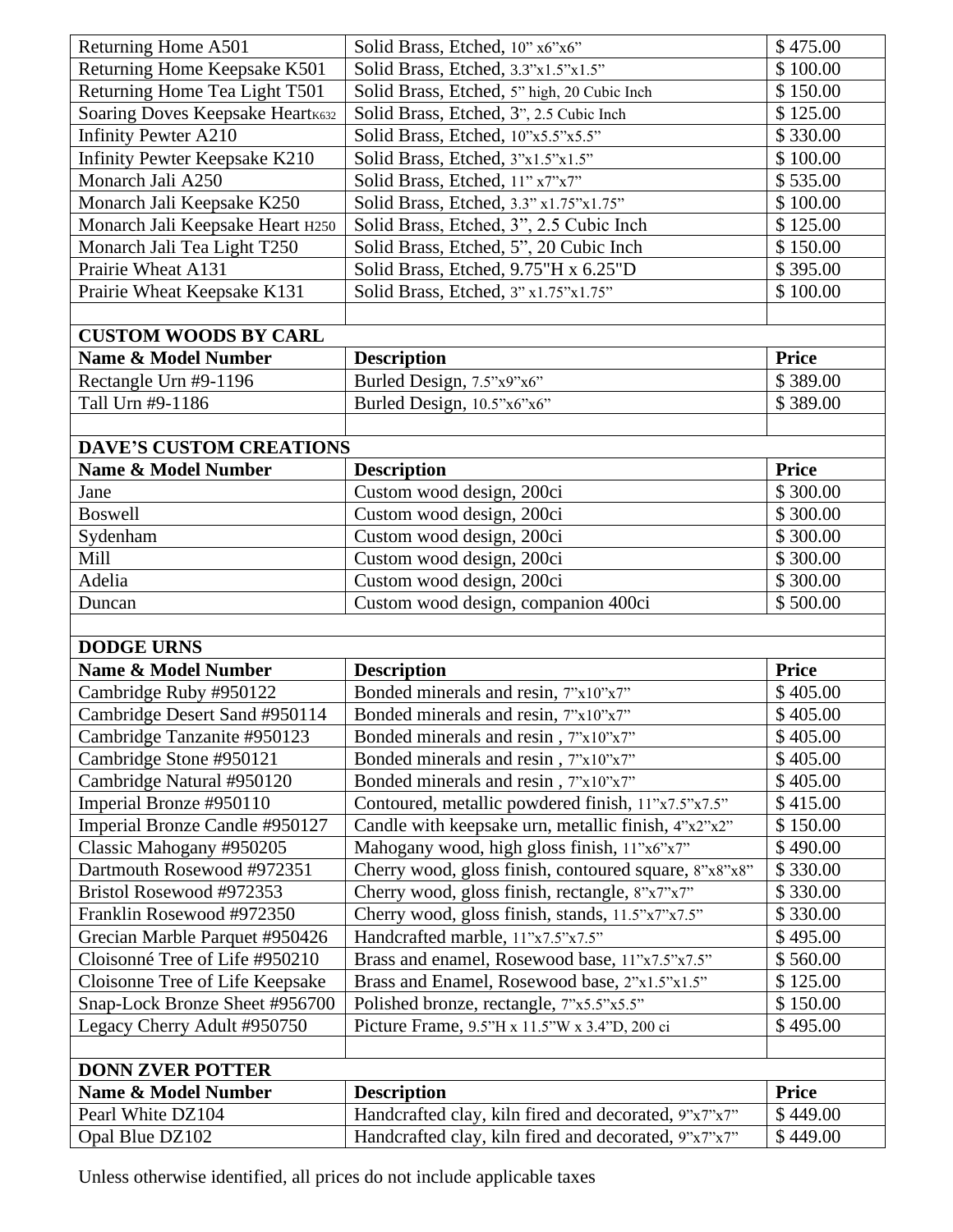| <b>FABHAVEN INC.</b>  |                                         |              |
|-----------------------|-----------------------------------------|--------------|
| Name & Model Number   | <b>Description</b>                      | <b>Price</b> |
| Devine Black FD180    | Cultured Marble, rectangle, 6"x10"x7"   | \$459.00     |
| Devine Burgundy FD170 | Cultured Marble, rectangle, 6"x10"x7"   | \$459.00     |
| Rosewood Pink         | Cultured Marble, Rose on top, 6"x10"x7" | \$479.00     |
|                       |                                         |              |

# **GRAVURE CRAFT**

| Name & Model Number   | <b>Description</b>                                             | <b>Price</b> |
|-----------------------|----------------------------------------------------------------|--------------|
| Heirloom UR-19095HEIR | Brass urn with burled finish, $10^{\circ}x6^{\circ}x6^{\circ}$ | \$459.00     |
|                       |                                                                |              |

| <b>MAMA GOOSE AND COMPANY</b> |                                                        |              |  |  |
|-------------------------------|--------------------------------------------------------|--------------|--|--|
| Name & Model Number           | <b>Description</b>                                     | <b>Price</b> |  |  |
| Floral Pink 15                | Pearl gloss finish with floral print, 10"x8"x8"        | \$399.00     |  |  |
| Floral Pink Miniature 15      | Pearl gloss finish with floral print, $3"x2.75"x2.75"$ | \$100.00     |  |  |
|                               |                                                        |              |  |  |

# **VICTORIAVILLE & CO**

| Name & Model Number                 | <b>Description</b>                                | <b>Price</b> |  |  |
|-------------------------------------|---------------------------------------------------|--------------|--|--|
| Allen US120-00003                   | Solid Maple, Satin Finish, 11.5"x7"x6", 200ci     | \$440.00     |  |  |
| Allen Companion UD120-00001         | Solid Maple, Satin Finish, 13.5"x8.5"x6.5", 400ci | \$700.00     |  |  |
| Ivory Rose Bouquet US550-00006      | Ceramic, 7.75 "Dia x 10" H, 240ci                 | \$450.00     |  |  |
| Serenity Angel Keepsake UK335-20002 | Cultured Granite, 4.78"W x 2.5"D x 10.5"H, 30 ci  | \$225.00     |  |  |

## **VAULT SELECTION**

| <b>RON CANTON LTD.</b>           |                                                                                       |                         |
|----------------------------------|---------------------------------------------------------------------------------------|-------------------------|
| <b>Name</b>                      | <b>Description</b>                                                                    | <b>Price</b>            |
| Wilbert Monticello Urn Vault     | Urn Vault, $12\frac{1}{2}$ " x $12\frac{1}{2}$ " x $13\frac{3}{4}$ " inside. Concrete | \$<br>495.00            |
| <b>MONTUV</b>                    | exterior with Strentex plastic-reinforced cover and                                   |                         |
|                                  | base. Painted Bronze, Silver or Gold                                                  |                         |
| Standard Vault SV30x86           | Concrete Burial Vault, 30"x86" inside with sealed lid                                 | $\mathcal{S}$<br>900.00 |
| Standard Vault, with painted lid | Concrete Burial Vault, 30"x86" inside with sealed                                     | \$1000.00               |
| and name plaque SV30x86NP        | lid. Vault and lid are painted Bronze, Silver or Gold.                                |                         |
|                                  | Comes with plaque showing name and birth and                                          |                         |
|                                  | death years, and choice of wreath, crucifix or                                        |                         |
|                                  | Masonic emblem decoration.                                                            |                         |
| Wilbert Monticello               | Burial Vault, 30"x86" inside. Concrete exterior with                                  | \$1,400.00              |
| MONT30x86                        | Strentex plastic-reinforced cover and base. Lid is                                    |                         |
|                                  | painted Bronze, Silver or Gold. Comes with plaque                                     |                         |
|                                  | showing name and birth and death years, and choice                                    |                         |
|                                  | of wreath, crucifix or Masonic emblem decoration.                                     |                         |
| <b>VICTORIAVILLE &amp; CO</b>    |                                                                                       |                         |
| <b>Name</b>                      | <b>Description</b>                                                                    | <b>Price</b>            |
| Standard Vault G0000-20011       | Polystyrene, Volume 910 ci                                                            | \$<br>250.00            |
|                                  | Outside dimensions 12"W x 16 $\frac{1}{2}$ "D x 9 $\frac{1}{2}$ "H                    |                         |
| Oversize Vault G0000-20031       | Polystyrene, Volume 1680 ci                                                           | \$<br>325.00            |

Unless otherwise identified, all applicable taxes will be added to the prices indicated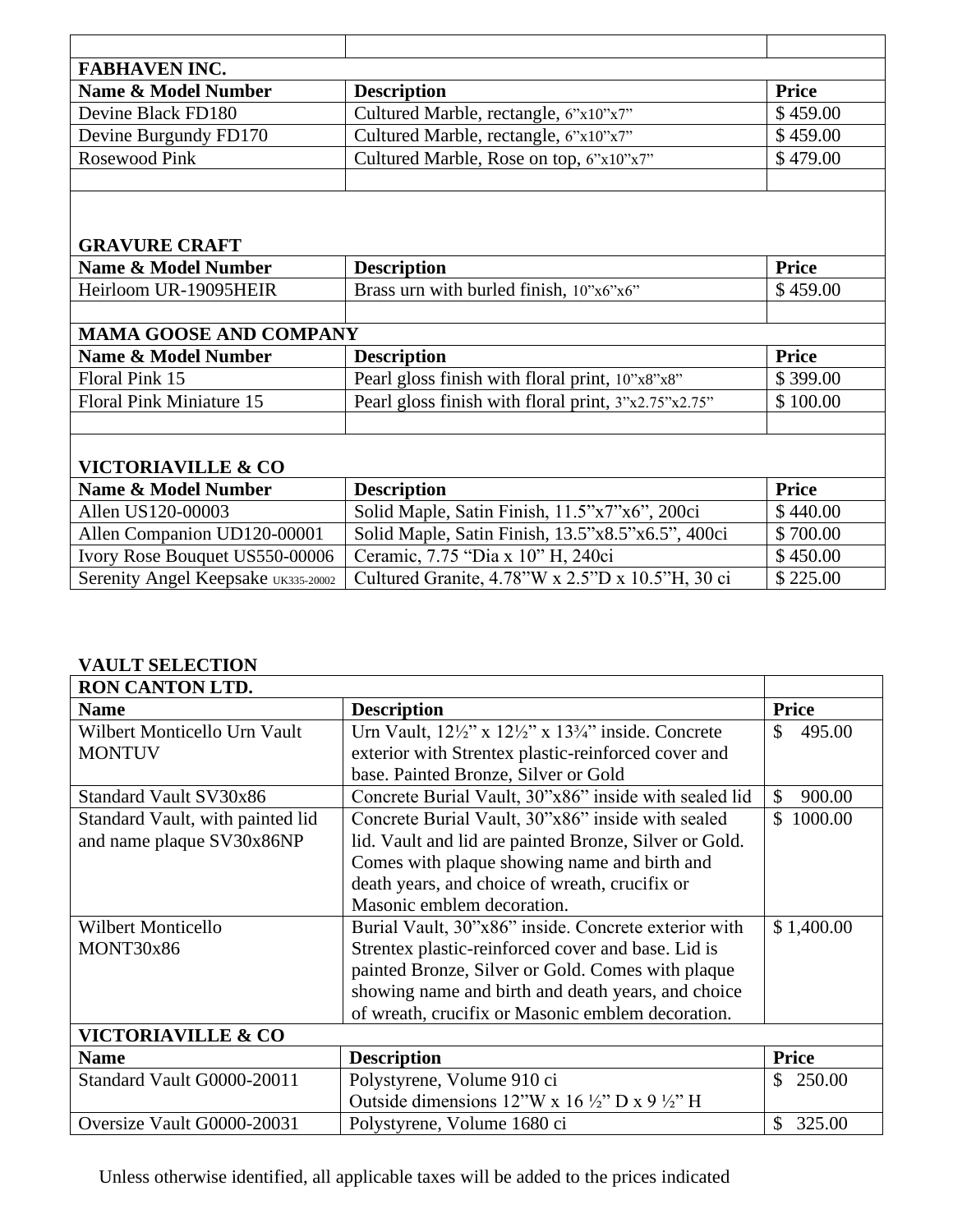|  |  | . $\mathcal{V}^{\prime\prime}$ W x<br>$\mathbf{v}$<br>dimensions.<br>$\frac{1}{2}$<br>$\sim$ |  |
|--|--|----------------------------------------------------------------------------------------------|--|
|--|--|----------------------------------------------------------------------------------------------|--|

### **DISBURSEMENTS**

Disbursements are items arranged for and possibly paid for on your behalf by us. You are expected to pay for these items at the time the contract is entered into. The following are some items that are often identified as disbursements.

Coroner's fee – this is a fee charged by the coroner for issuing a certificate that allows cremation to take place. The fee is set by the Chief Coroner for Ontario.

Clergy honorarium – this is an amount paid to the clergy for their services. In some cases the amount is set by the clergy, in others it is an amount to be determined by you.

Newspaper or radio notices – these are charges for death notices placed in newspapers or radio or other media outlets.

Municipal death registration fee – this is a fee charged by the local municipality to register the death. The fee is set by the municipality and may vary.

### **PAYMENT, FINANCING AND FUNDING**

We are proud to offer various payment, funding and financing options to our clients.

#### **Payment**

Unless otherwise specified, payment is due within 30 days of signing the contract. Payment may be made by cash, cheque, or bank draft. Payment plans are also available to meet most budgets. Financing charges apply to payment plans. Beyond the allotted time, interest will be charged at a rate of 2% which is equivalent to 24% per annum (APR).

If you are pre-paying for services or supplies, pre-authorized chequing is also available.

#### **Financing**

Our payment plans give you the option of making payments over time. We offer a competitive financing program, administration fees and interest rates.

### **Funding**

For your convenience, we offer two funding options when prepaying services or supplies. When prepaying, you pay for the services and supplies today and the money will be used to pay for the services and supplies when they are delivered at the time of death.